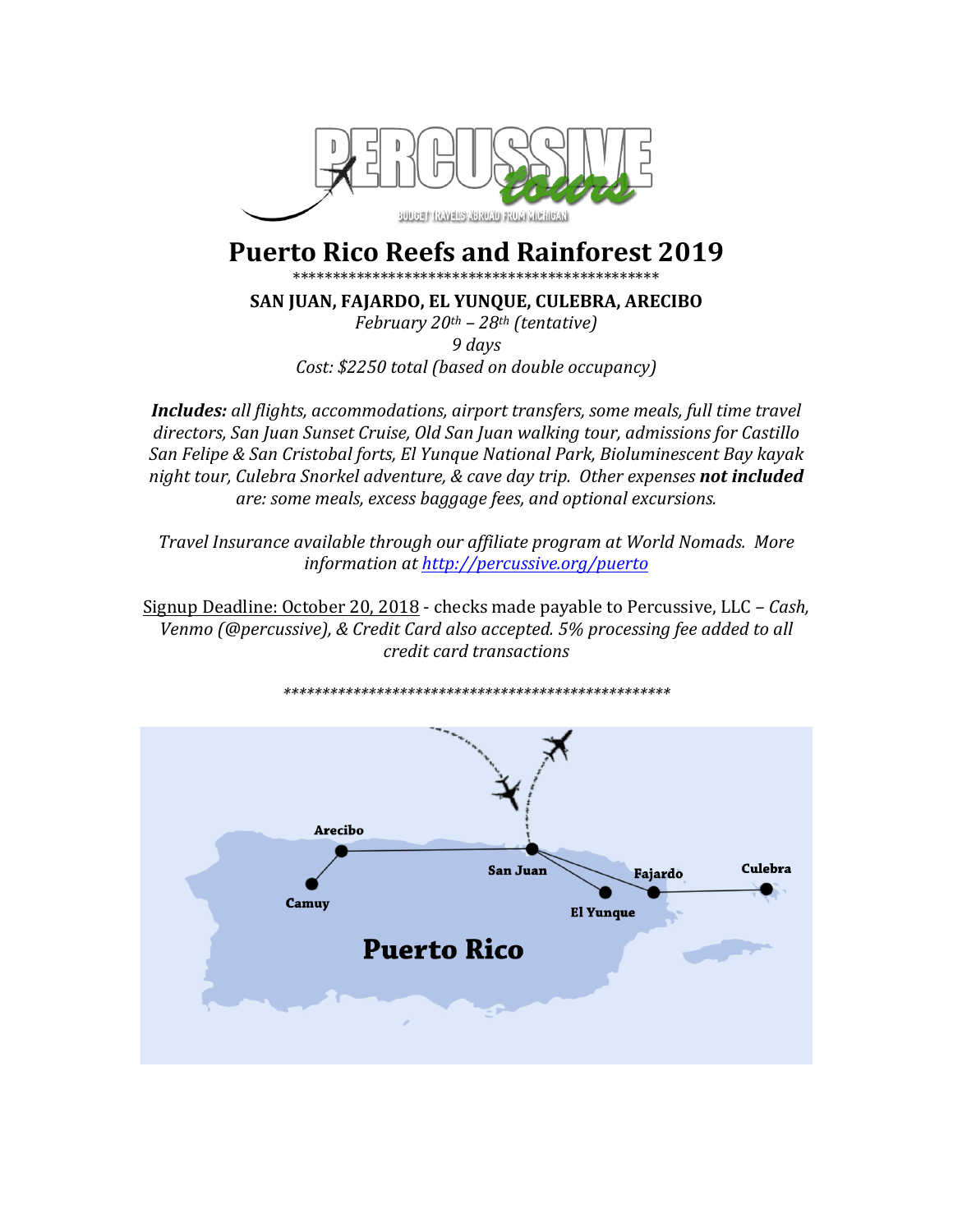#### **DAY ONE - Fly to the Caribbean**

- Transfer via provided shuttle from West Michigan area to Chicago O'Hare International Airport to take your flight to San Juan, Puerto Rico

- Arrive in the city and check into your hotel before enjoying a relaxing sunset cruise in San Juan Bay.

### **DAY TWO – San Juan, Puerto Rico**

- Immerse yourself in history with a walking tour of colonial Old San Juan. Later you will have time to explore two Spanish forts, Castillo San Felipe del Morro and Castillo San Cristóbal.

# *OPTIONAL EXCURSIONS:*

## *Flavors of Puerto Rico Cooking Class*

You will receive a brief lesson on Puerto Rican history while a local chef teaches you to prepare *three delicious traditional dishes.*

# **DAY THREE – El Yunque, Puerto Rico**

- Explore the wildlife and scenic vistas of El Yunque National Forest. Discover the diverse plant and wildlife of the semi tropical ecosystem. Make sure to pack a bathing suit so you can cool off in an idyllic pool while enjoying the landscape.

### **DAY FOUR – San Juan, Puerto Rico**

**-** Enjoy a free day in San Juan. Opt for a thrill seeking adventure by zip-lining through the rainforest, rappelling over waterfalls, horseback riding, or taking a surf lesson, or choose to relax in the vibrant atmosphere of the city.

## *OPTIONAL EXCURSIONS:*

### *El Yunque Zip-lining*

*You'll enjoy spectacular views of Puerto Rico's tropical forest from a suspended zip-line, soaring* at high velocity. Feel your adrenaline levels surge on this exciting adventure.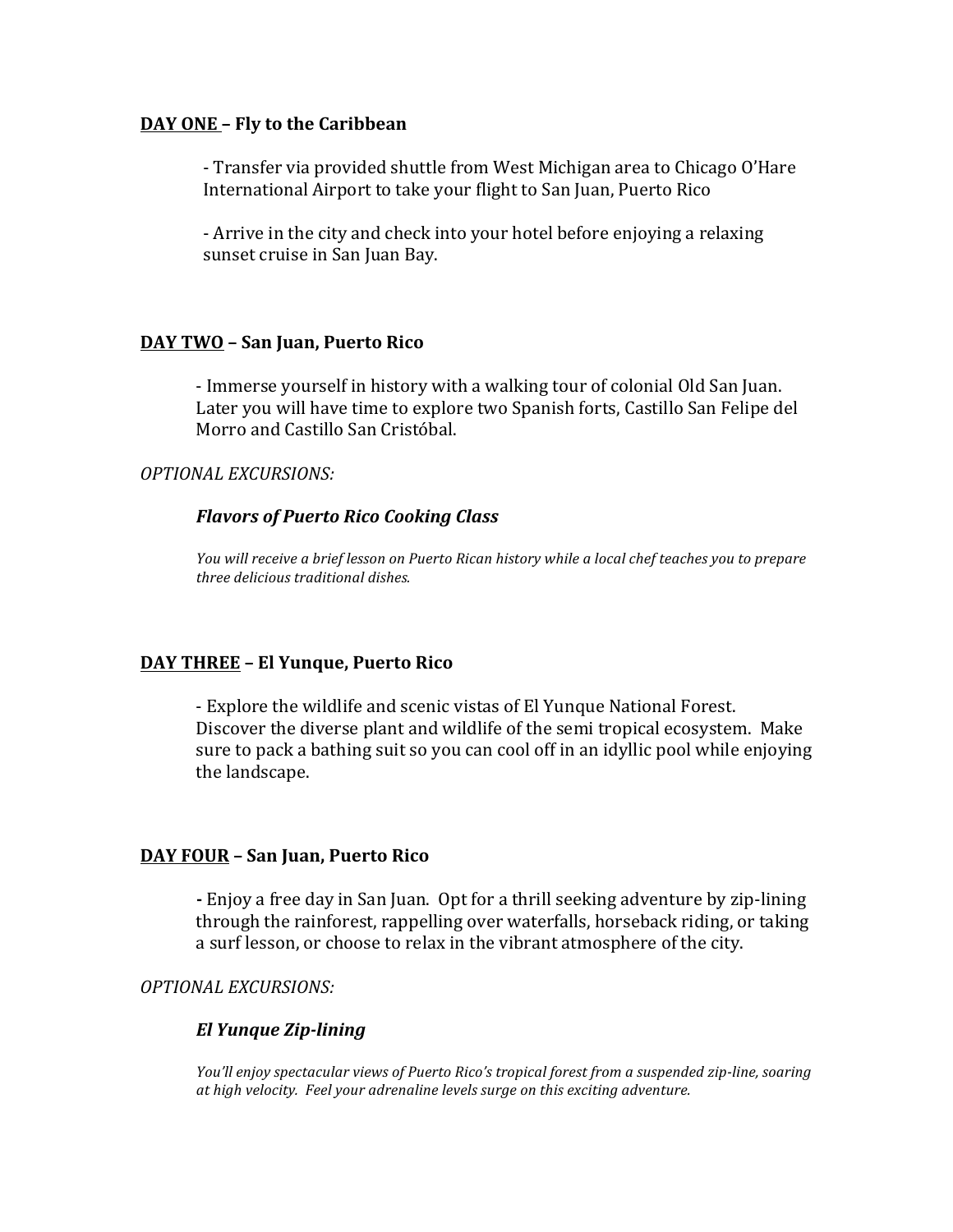## *Waterfall Rappelling*

*Zip-lining not quite exciting enough for you? Choose a combo tour instead and experience the thrill* of rappelling over a waterfall, in addition to the fun of zip-lining through the tropical *forest.*

#### *Surfing Lesson*

*Hang* ten and catch a few waves during a surfing lesson taught by a professional surfer. Learn all the skills you'll need to ride the waves, including how to stand up, how to stretch, good beach *etiquette and much more.* 

#### *Horseback Riding*

Discover the gorgeous scenery of Puerto Rico on a horseback riding tour. After a basic lesson, *traverse the island's rugged countryside with a trainer, experiencing beautiful vistas and observing local wildlife along the way.* 

### **DAY FIVE – Fajardo, Puerto Rico**

- Transfer by shuttle to the beach town of Fajardo. After checking into you hotel, spend a magical evening on a nighttime kayak tour of the bioluminescent bay (weather permitting). Under the starry sky, watch glowing organisms light up as your kayak slices through the water. Paddle through stands of mangrove trees and watch small fish dart underneath your boat like shooting stars.

### **DAY SIX – Fajardo, Puerto Rico**

- Enjoy a magical free day in Fajardo. Catch up on some much needed rest and relaxation on the beach.

### **DAY SEVEN – Culebra, Puerto Rico**

- Dive into the sea on an exciting snorkel tour on Culebra Island. See brilliant marine life and vibrant coral reefs on a guided tour. The sprawling reef is home to yellowtail snapper, eagle rays, and more.